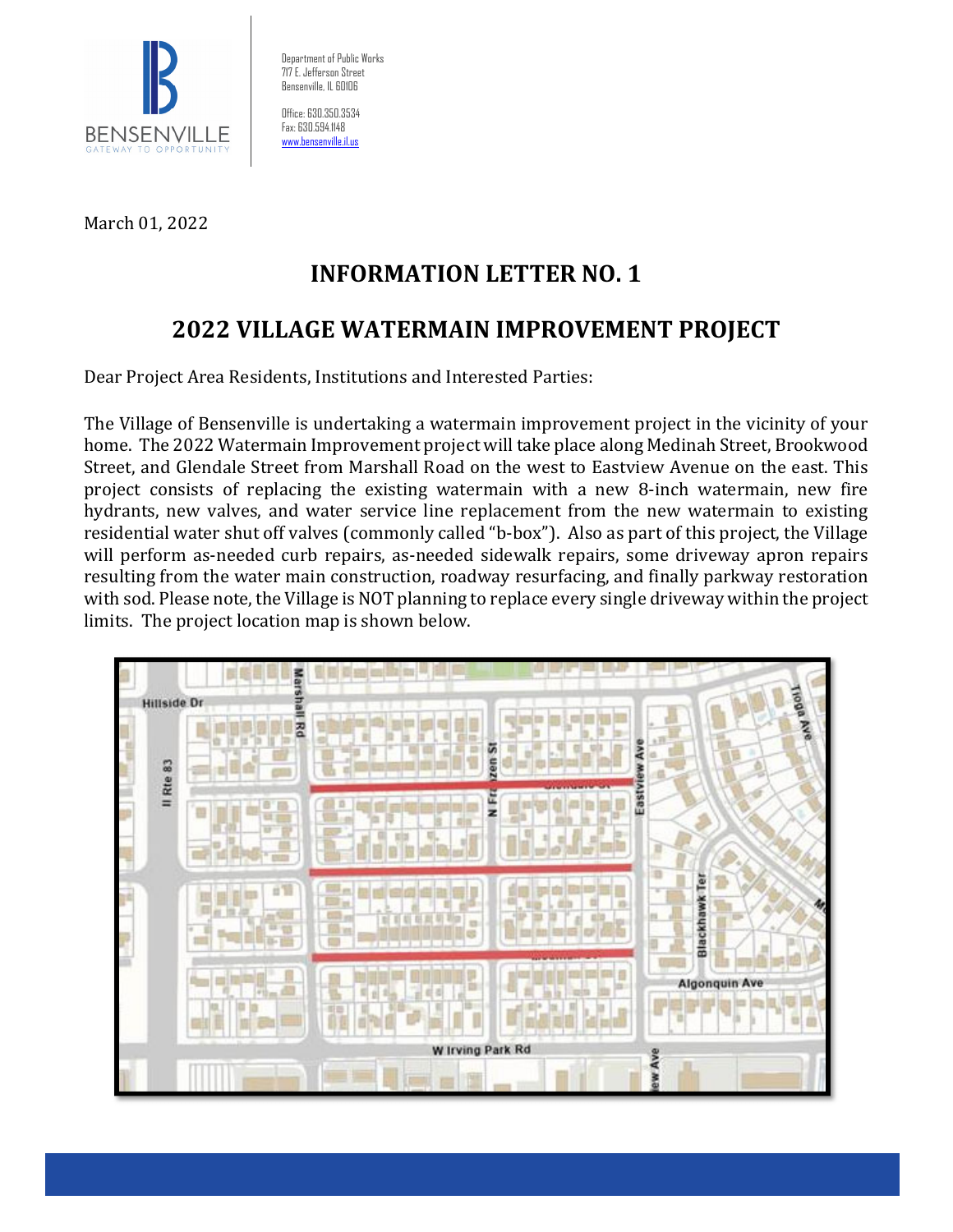The Village has hired Hancock Engineering Company to provide engineering oversight for this project. Hancock has served as municipal engineer for multiple communities and has extensive experience with such projects. Hancock will serve as the liaison between the residents and the contractor. Hancock's task will include making sure the project gets built according to the plans and specifications, as well as to assure that the project goes as smoothly as possible for our residents. Project contact information can be found at the end of this letter.

The general schedule for this project is as follows:

- Project Start Date: March 7, 2022
- Project Completion Date: June 24, 2022
- Landscape Restoration Completion Date: September 30, 2022

One of the goals of this letter is to prepare you for what to expect as part of the project. There will be a direct impact to those residents who reside on these streets; however, the surrounding area will also be impacted with the construction noise, minimal dust and temporary traffic delays. We are hopeful of receiving a full cooperation from the residents during this project.

### **Lead Water Service Lines** –

Over the years, health concerns related to domestic water supply lines composed of lead is well documented. This issue has become more prevalent in recent years. The Village doesn't have records indicating the material of water services within the project area. However, given the age of the homes, it is very likely that the current domestic water supply line to your home is composed of lead. The Village will be installing a new water service line from the Village water main to the b-box (in your parkway) as part of the project. During the service installation process, if we find any existing lead services, we will notify you to inform you of the lead water service and we will meet with you to discuss your options

Per our Village Code, the resident bares the responsibility of the water service from the b-box going towards the home. If you are concerned about the health impacts of lead services, and choose to replace your individual service from the b-box towards the home, you may enter into a direct contract (independent of the Village's contract) with Gerardi Sewer & Water Company. A permit from the Village's building department will be required, which will be the responsibility of the homeowner to obtain. Contractor information is provided towards the end of this letter. If you have any questions regarding your service line, please contact one of us on the project team. Please also review the "Lead Informational Notice" attached at the end of this informational letter.

**Daily Work Hours** – Daily work hours are from 7:00AM to 7:00PM, Monday thru Friday. At this time we do not anticipate any Saturday work, but that can change based on progress and weather conditions. No work is permitted on Sundays and holidays.

**Utility Markings –** As part of the construction process, the contractor frequently calls J.U.L.I.E. to help assist in the locating of buried utilities. We ask for your cooperation in maintaining the marks and flags, as they are located. We realize this can be a burden during mowing of the parkways. If it is necessary to remove the flags, please replace them in their exact location. Your cooperation will help avoid unnecessary utility outages.

**Information Transfer** – The Village's website will be updated frequently with project updates and notification of project milestones. Additionally, daily notifications will be delivered (in the form of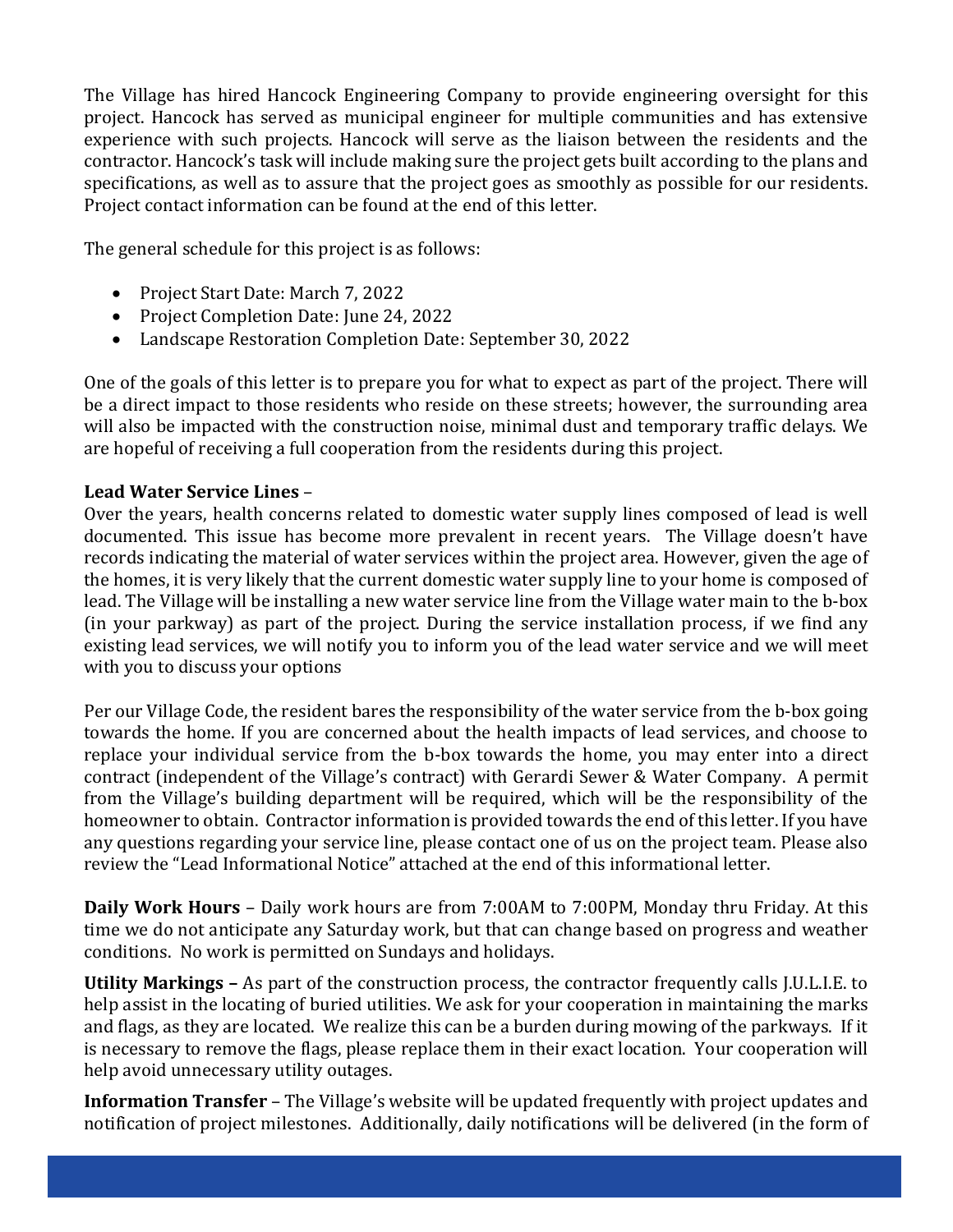door hangers) to each resident that will be directly affected by the following days' work construction activities. Once the project begins, please make a habit of checking your front door for these notifications. Please feel free to the Village Engineer or the Resident Engineer from Hancock Engineering at any time with questions regarding the project. For general project updates, please check the Village website.

**Parking / Access to Driveways** – If driveway access is not available at night, residents may park at legally permissible areas on fronting or adjacent side streets. The Bensenville Police Department is aware of the construction project.

When parking on the street, please do so in a manner that will not inhibit traffic movements, especially emergency vehicles. We realize parking may be difficult at times during the project, so please be patient and park with common sense. In addition, when parking on the street, a card or placard with your contact information should be placed in a visible location, so that we can reach you as necessary for any issue involving your vehicle. Please let the project team know of any circumstances that may require particular or special access needs, either at all times throughout the project or for a specific period.

**Garbage Pickup** – **Residents in the project area are requested to place their garbage and recyclables at curbside by 7:00 AM on pickup days during the construction project. The Village garbage contractor will collect early in the day**. If construction activities prevent Refuse collector from picking up your garbage on the regularly scheduled day, they will return the following day and again attempt pickup. Should your pickup be skipped, please notify the Village Engineer.

**Mail Deliveries** – The US Postal Service will deliver the mail as usual. The Village will work with the Bensenville postmaster if special provisions are required to maintain mail service.

**Curbside Branch/Brush Pickup** – The Village will be conducting a curbside branch/brush pickup during week of April 4, May 2, June 6, July 5, Aug 1, Sept 6, Oct 3, and Nov 7. **Residents in the project area must place their branch/brush curbside by 7:00 AM on these dates.** The Village will begin their efforts in the construction corridor in attempt to keep the corridor clear for the contractor.

**Traffic Control** – During working hours, traffic may be hindered in the direct vicinity of the work. We will attempt to maintain traffic flow throughout each day. As mentioned above, notifications are delivered daily to inform those residents whose access may be affected by the following day's work. We ask for your cooperation in relocating your vehicles away from the proposed work prior to 7:00 AM the following morning. If you should park your vehicle within the construction corridor during active working hours, again please leave contact information inside your vehicle on the dashboard in case there is a need to have your vehicle relocated.

The principal intent of traffic control signage is to limit use of the streets in areas under construction to local traffic only. The signs are posted for the safety of the construction crews, pedestrians, drivers, and residents. Please obey all construction signage and respect barricades and warning devices. Roadway closures aren't anticipated at this time; however if possible, it would be in your best interest to avoid the construction zone. Detours may be posted, if necessary.

**Irrigation / Sprinkler Systems / Pet Fences / Private Drains** – The Village asks for your cooperation in locating private irrigation systems, private drains and pet fences as they are not included on the plans. These systems do not appear on standard JULIE locates. Every effort will be made to avoid damage to these systems where possible. If you are aware of an irrigation system or pet fence at your residence, please call the Resident Engineer (contact info below) so he can make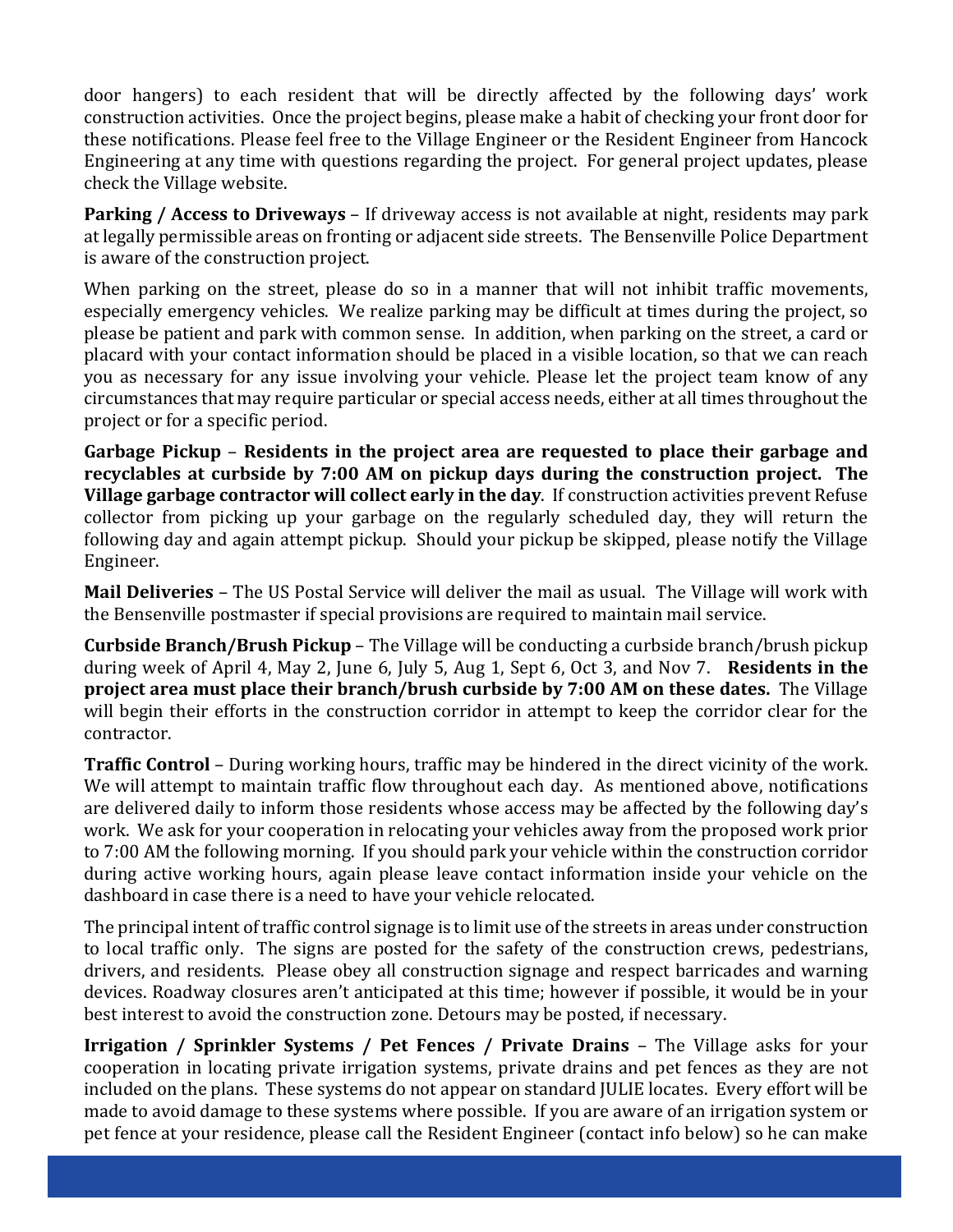the Contractor aware. The Village is under no obligation to repair or replace private utilities found in the parkway. The more information we receive from the residents, the better the opportunity we will have to help avoid unnecessary and expensive repair bills to the homeowner.

**Parkway Materials and Plantings** –If you wish to retain plants or other homeowner installed materials that currently are located in the public right-of-way, please move/salvage them from the work area as soon as possible; otherwise, they may be damaged or disposed of during the project. If special arrangements or assistance is required, please contact the project team.

**Safety Concerns** - It is worth a reminder to say that any construction site can be a dangerous area, perhaps even more so during the hours the contractor is not actually working. Please remind yourselves and your children of the dangers in the construction zone that are present at all times. I appreciate your help in trying to maintain as safe a project site as possible. Should there be a condition that is particularly hazardous, please feel free to contact the Village Engineer or the Resident Engineer.

#### **Project Contacts ‐** *Who do I call with questions?*

To provide day-to-day construction oversight for the project, the Village has hired the engineering consulting firm of Hancock Engineering Company. Tom Gromada will be providing this vital role for this project. Please feel free to call Tom with any questions or concerns throughout the project. Tom will be on site each day and is the **best source** for information regarding construction aspects and progress of the project. Shown below are the names and available phone numbers of key project personnel. Please retain this letter and post this list in a convenient and accessible location for ready reference throughout the project.

### **2022 VILLAGE WATER MAIN REPLACEMENT PROJECT**

### **KEY PERSONNEL AND TELEPHONE NUMBERS**

| <b>Contractor:</b>                    | <b>Gerardi Water &amp; Sewer</b>   |  |
|---------------------------------------|------------------------------------|--|
| Frank Gerardi                         | 708.453.4715 (office)              |  |
| <b>Resident Engineer:</b>             | <b>Hancock Engineering Company</b> |  |
| Tom Gromada, Resident Engineer        | 773.498.6797 (mobile)              |  |
| <b>Village of Bensenville:</b>        | <b>Public Works Department</b>     |  |
| Jeff Maczko, Village Engineer         | 630.594.1196 (office - direct)     |  |
| Joe Caracci, Director of Public Works | 630.350.3431 (office - direct)     |  |

#### **FOR AFTER‐HOUR SITUATIONS REQUIRING IMMEDIATE ATTENTION:**

POLICE: Emergency Number 911

POLICE: Non-Emergency Number 630.350.3455

**Resident Contact** - Getting information regarding access issues or emergency situations to residents that are not home during the workday is a challenging task. For your consideration, I am enclosing a simple form for your use if you desire to let Public Works know of a daytime phone number where you can be reached in the case of an emergency affecting your residence. The form also could be used to indicate someone to contact if you will be away from the project area for an extended period of time. The form can be mailed or faxed to Public Works to the address or fax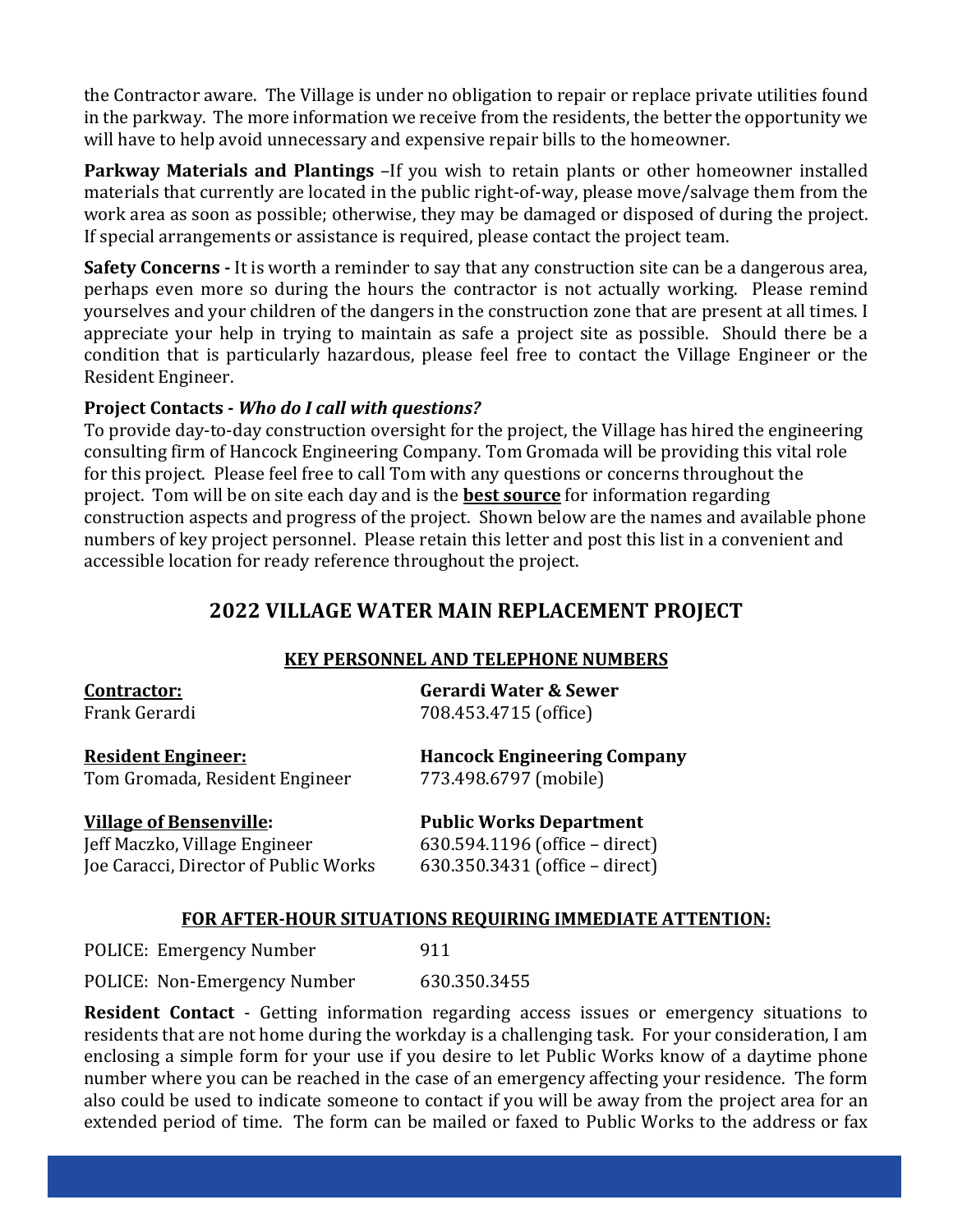number shown thereon or the information may be submitted via e-mail. We will maintain a database of contacts and will utilize this as necessary and practicable during the project, with the information held in strict confidentiality.

In closing, thank you again for your interest, patience and cooperation as we move through the construction stage of the project. Inevitably there will be disruptions and inconveniences to endure in the coming months, but we will do our best to minimize these to our residents. Please contact Tom Gromada, Jeff Maczko or myself with any questions or concerns. The Village, our consulting engineer and the contractor are all committed to keeping the lines of communication open in order to have a successful and safe project.

Very truly yours,

Operph M Caracci

Joe Caracci, P.E. Director of Public Works